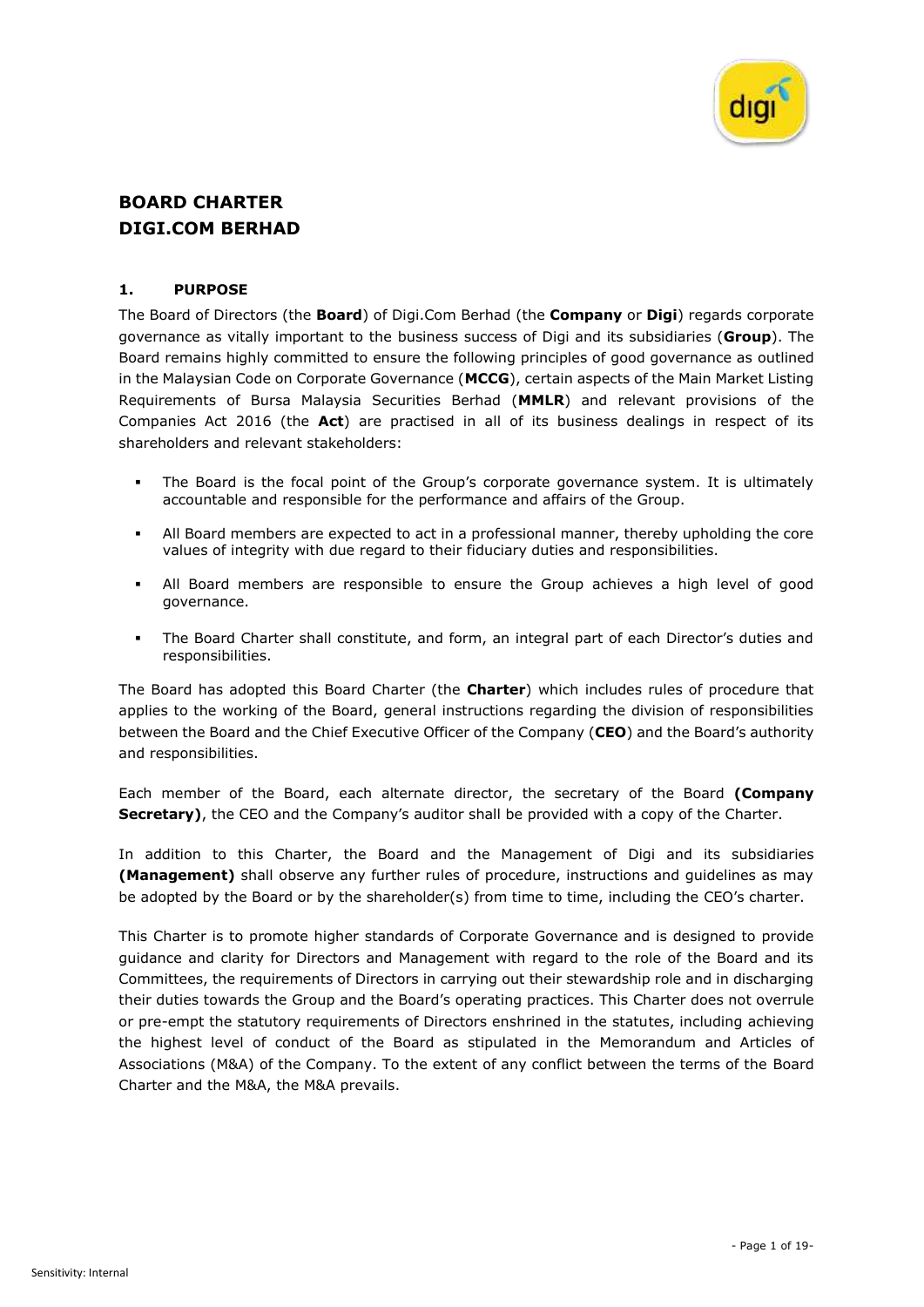

# **2. THE BOARD**

# **2.1 Principal Roles and Responsibilities**

The Board is charged with leading and managing the Group in an effective and responsible manner. Each Director has a legal duty to act in good faith, to use reasonable care, skill and diligence and to act in the best interest of the Group. The Directors, collectively and individually, are aware of their responsibilities to shareholders and stakeholders for the manner in which the affairs of the Group are managed. The Board sets the Group's values and standards and ensures that its obligations to its shareholders and stakeholders are understood and met.

The Board is fully committed to developing and maintaining high standards of corporate governance by implementing the prescriptions of the principles and best practices stated in the MCCG. Good governance holds Management accountable to the Board and the Board accountable to the owners and other stakeholders. The Board's fundamental approach in this regard is to ensure that the right executive leadership, strategy and internal controls for risk management are well in place.

All Directors should objectively discharge his/her duties and responsibilities at all times as fiduciaries in the interests of the Group. The principal duties and responsibilities of the Board are:

- a) Together with Management, promote good corporate governance culture within the Group which reinforces ethical, prudent and professional behaviour;
- b) Review, challenge and decide on Management's proposals for the Group, and monitor its implementation by Management;
- c) Ensure that the strategic plan and direction of the Group supports long-term value creation and includes strategies on economic, environmental and social considerations underpinning sustainability;
- d) Supervise and assess the conduct and performance of the Management to determine whether the business is being properly managed;
- e) Ensure there is a sound framework for internal controls and risk management;
- f) Understand the principal risks of the Group's business and recognise that business decisions involve the taking of appropriate risks;
- g) Set the risk appetite within which the Board expects Management to operate and ensure that there is an appropriate risk management framework to identify, analyse, evaluate, manage and monitor significant financial and non-financial risks;
- h) Ensure that Management has the necessary skills and experience, and there are measures in place to provide for the orderly succession of Board and Management;
- i) Ensure that the Company has in place procedures to enable effective communication with stakeholders; and
- j) Ensure the integrity of the Group's financial and non-financial reporting.

The principal roles and responsibilities of the Directors include:-

- a) To direct the management of the business and affairs of the Group;
- b) To attend substantially all the meetings of the Board and each Committee on which the Director serves; and
- c) To review, before attending meetings of the Board or Committees, all materials provided by the Company relating to matters to be considered at the meetings.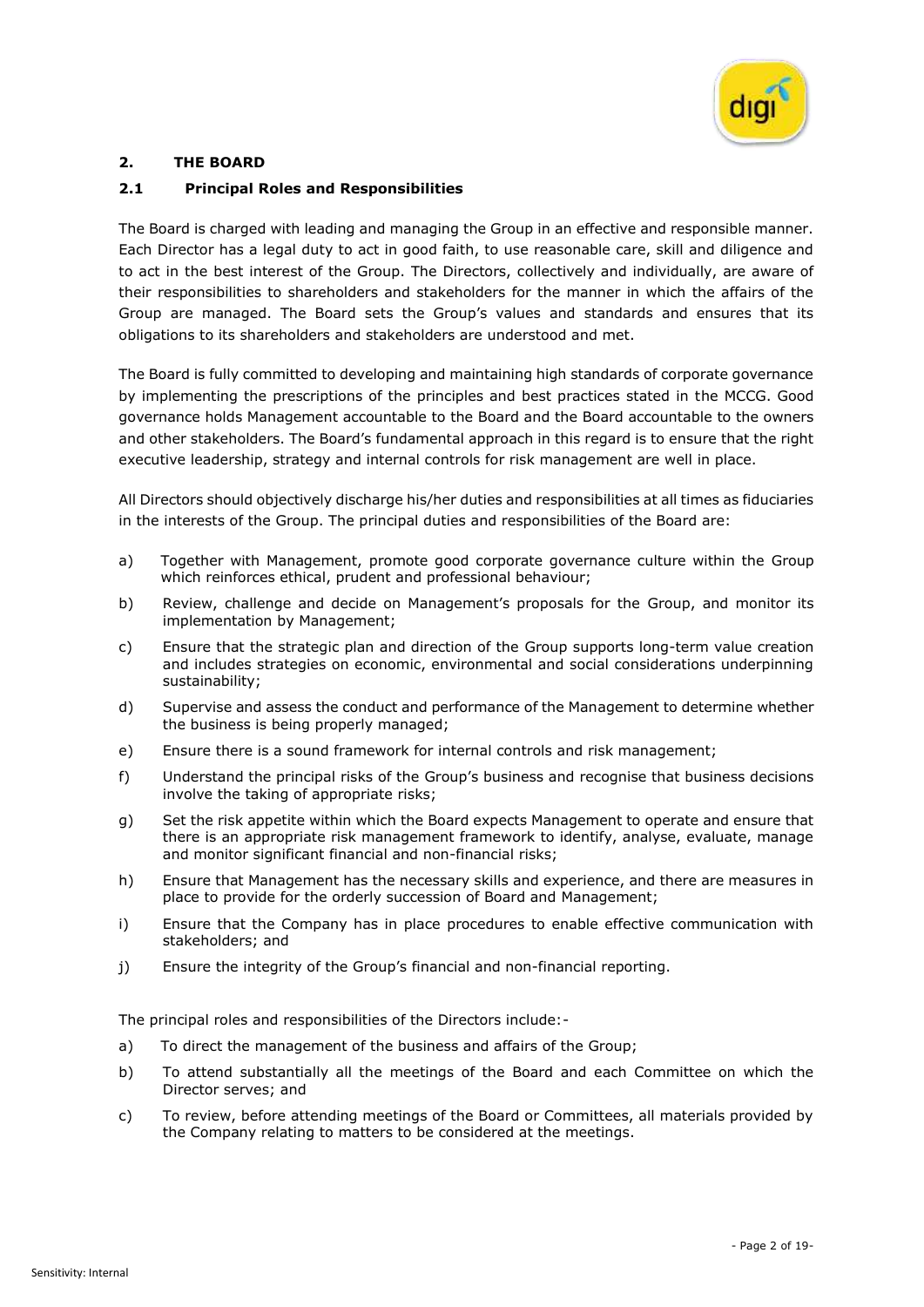

# **2.2 Board Committees**

The Board may appoint Board Committees and delegate responsibilities for specific matters to the Board Committees to assist in the discharge of its responsibilities. The Board Committees report and make recommendations to the Board.

All Committees shall be appointed by resolution in a Board Meeting. Each Committee has its own Terms of Reference approved by the Board which are reviewed periodically by the Board and are published on the Company's website.

The current Board Committees of Digi are the:

- Audit and Risk Committee
- Nomination Committee
- Remuneration Committee

The Board Committees have no independent decision-making authority, except where expressly granted by the Board or applicable law. The establishment of a committee does not alter the Board's legal responsibilities and tasks and the responsibility for final decision on all matters lies with the Board.

The Board Committees shall provide a report on its work at each Board Meeting.

### **2.3 Board Composition and Board Balance**

The Board should consist of qualified individuals with diverse experiences, backgrounds, skills and perspectives to properly understand and deal with emerging issues affecting the Group's business. The composition and size of the Board should be such that it facilitates the making of informed, critical decisions without limiting the level of individual participation, involvement and effectiveness. Thus, the Board acknowledges the importance to promote board diversity but not limited to gender, age, cultural and educational background.

In accordance with the MMLR, at any one time, at least two (2) or one-third (1/3) of total Board members, whichever is the higher, shall comprise of Independent Directors. The Independent Directors provide independent judgement, experience and objectivity without being subordinated to operational considerations.

If the number of Board members is not 3 or a multiple of 3, then the number nearest 1/3 must be used.

In the event of any vacancy in the Board, resulting in non-compliance with the above, the Board must ensure that the vacancy is filled within 3 months.

The Independent Directors help to ensure that the interests of all shareholders, and not only the interests of a particular fraction or group, are taken into account by the Board and that the relevant issues are subjected to objective and impartial consideration by the Board.

The role of Independent Directors is to constructively challenge and help develop proposals on strategy include, inter alia:

a) Having regard to the Directors' knowledge to make independent assessments of the information, reports or statements, provided at Board meetings, to provide independent view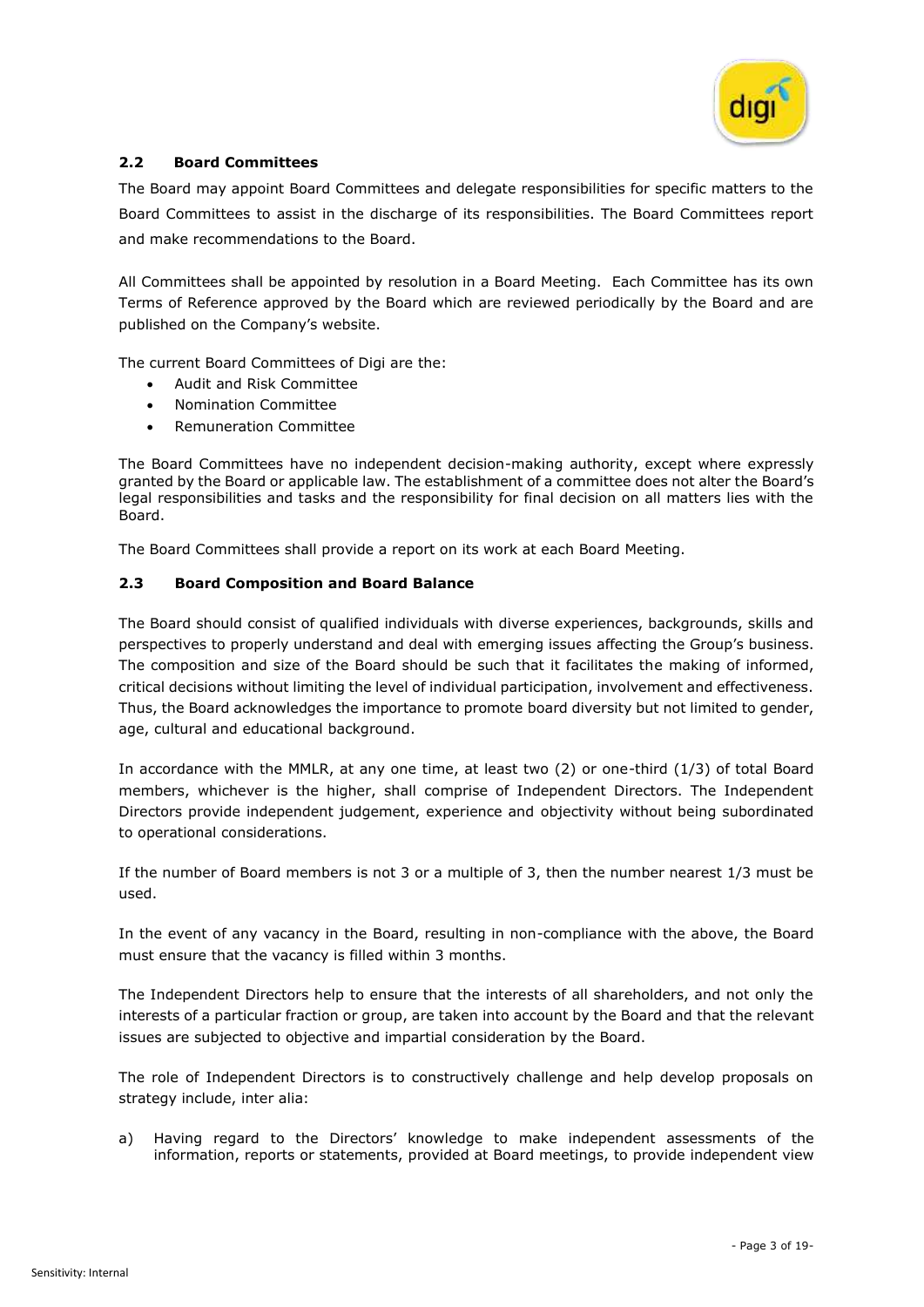

and demonstrate objectivity in reviewing and challenging the Management's proposals at meetings;

- b) To devote sufficient time to update their knowledge and enhance their skills through appropriate continuing education programmes, so as to keep abreast on industry issues, market development and trends, and enable them to sustain their active participation in board deliberations; and
- c) To act as a channel of communication between Management, shareholders and other stakeholders, and provide the relevant checks and balances, focusing on shareholders' and other stakeholders' interests and ensuring that high standards of corporate governance are applied.

The Board may appoint a Senior Independent Director to whom shareholders' concerns can be conveyed if there are reasons that through the normal channels of the Chair of the Board (the **Chair**) or the CEO have failed to resolve them.

The role of Senior Independent Director includes, amongst others:

- a) To act as a sounding board for the Chair;
- b) To ensure all Independent Directors have the opportunity to input on the agenda, and advise the Chair on the quality, quantity and timeliness of the information submitted by Management that is necessary or appropriate for the Independent Directors to perform their duties effectively;
- c) To consult the Chair regarding Board meeting schedules to ensure the Independent Directors can perform their duties responsibly and with sufficient time for discussion of all agenda items; and
- d) To serve as the principal conduit between the Independent Directors and the Chair on sensitive issues.

A Director shall inform the Board's Chair before he/she accepts any new directorships in listed issuer and other companies. Each Board member must not hold directorships at more than five (5) listed issuers. The Board shall obtain time commitment from newly appointed Directors at the time of appointment.

# **2.4 General**

By December each year, the CEO shall, after consultation with the Board's Chair, provide a proposal for a meeting plan for the next calendar year based upon the Yearly Meeting Plan Template (Appendix 1) to be adopted by the Board (the **Yearly Meeting Plan**). The CEO shall attend the board meetings, unless otherwise decided by the Board in specific cases.

Board meetings shall be called by the Chair, or someone appointed by him/her.

In the event that a Board member or the CEO is unable to attend a board meeting, the Company Secretary shall immediately be informed.

The CEO and the Company Secretary shall together prepare a meeting agenda for each Board meeting. Each Board member and the CEO may request a Board meeting to be held and that specific matters are to be included on the agenda. The Chair is responsible for ensuring that such request is fulfilled, and if necessary that a Board meeting is convened without undue delay after a request has been made.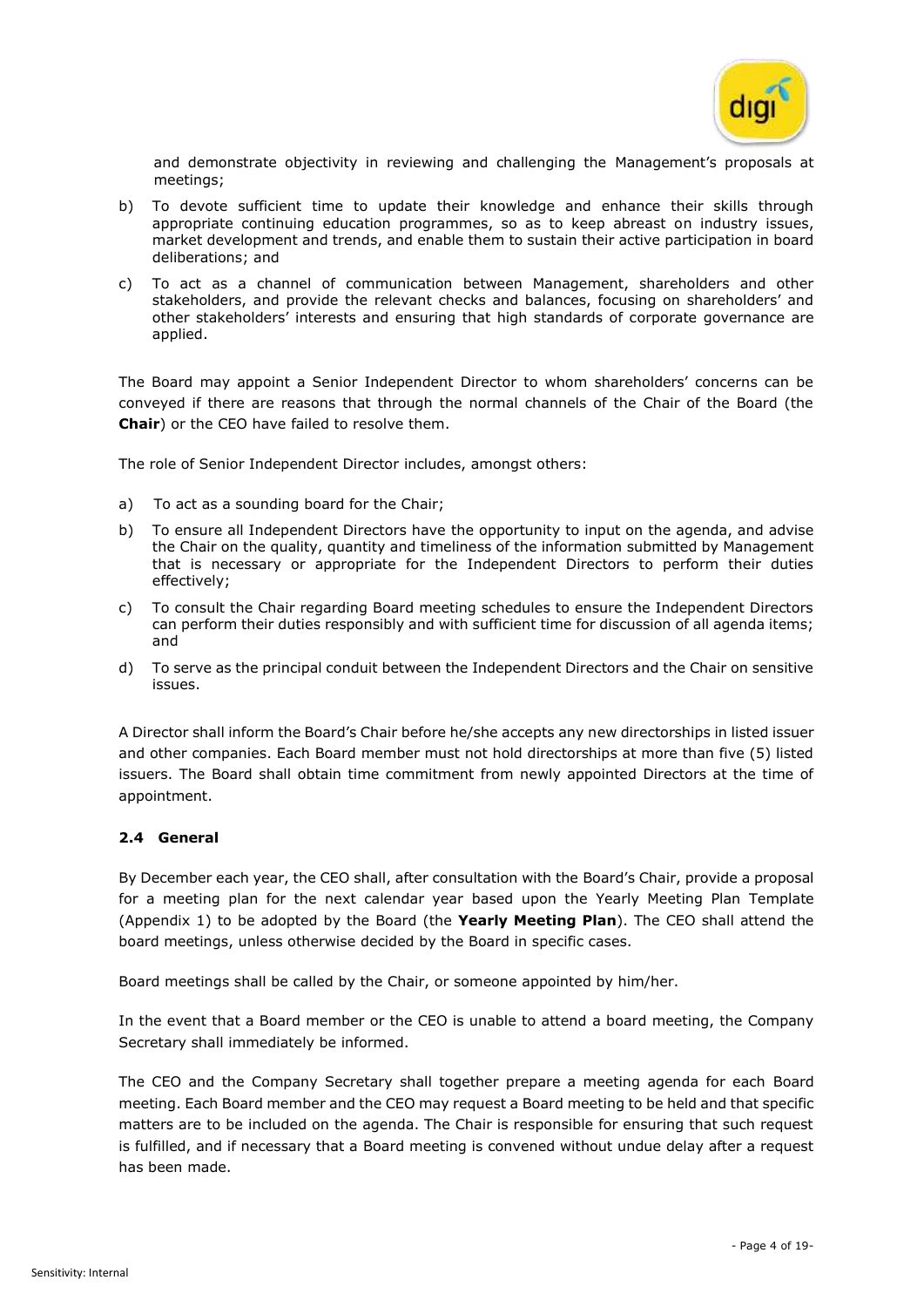

Board meetings shall be called with a minimum of seven (7) days' notice. The notice period may however be shorter if the Chair deems it acceptable. The deadline for giving notice shall in any case be long enough for the Board members to have time to prepare for the meeting and to consider the issues being covered.

Notices of board meetings shall be issued in writing. Board meetings may be held without written notice if it is in accordance with applicable law, and the Chair deems it acceptable.

# **3. PRIOR PROCESSING**

Together with the Chair, the CEO is responsible for the appropriate preparation and documentation of issues to be dealt with by the Board in accordance with the Yearly Meeting Plan and Template Meeting Agenda. Necessary preparatory documents that give an account of the issues to be dealt with shall be included as agenda papers to the notice of meeting, along with proposals for resolutions. The Board documentation shall contain sufficient information to provide the Board members with an adequate basis to deliberate, and reach a decision on, the issue in question. In the event that the Chair considers it acceptable, or if it is vital for the issue in question to be dealt with at the forthcoming board meeting, Board documentation can be distributed on shorter notice or at the actual meeting.

# **4. BOARD MEETINGS**

Before a board meeting can be conducted, all Board members, and if applicable alternate director shall have been notified of the meeting. Unless otherwise determined by the Board, a majority of the Board members, one of whom must be an Independent Director must participate either personally or via a video or telephone conference order to form a quorum.

The Board shall as a general rule deal with issues in meetings where the members participate physically. The Board meets at least once every quarter to facilitate the discharge of their responsibilities. However, if the Chair-finds that the agenda for a specific Board meeting can be adequately deliberated by the Board without a physical meeting, and this is within the limits of applicable law, he/she can decide that attendance may take place via video or telephone conference, or that the issues can be submitted in writing or be dealt with in another manner unless otherwise agreed by the Board.

The Company's financial statements and relevant Statements for the inclusion in the annual report, shall always be dealt with either in physical or virtual meeting.

Issues that have a major impact on the business, such as mergers, takeovers or other major changes to the structure of the Group, substantial investments and the entering into agreements of considerable importance to the Group should be dealt with in a physical meeting, unless there are significant reasons for dealing with them otherwise.

Board resolutions passed in writing, including by email, requires the participation of all Board members to be validly decided.

Board members and the CEO may request issues submitted in writing to be dealt with in a physical meeting before a decision is reached.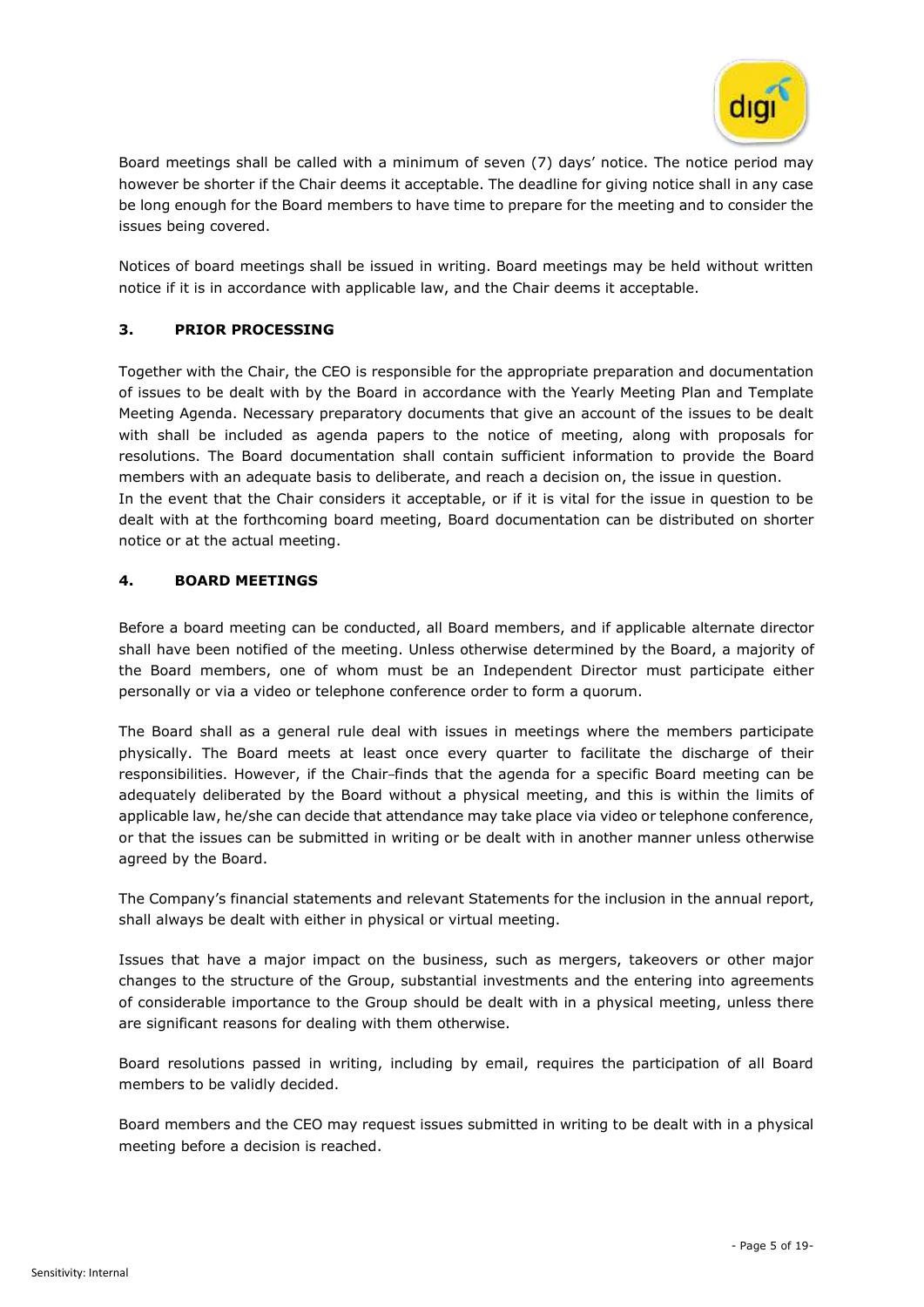

Board meetings shall be chaired by the Chair or, in his/her absence, by (i) the deputy chair (if any), or (ii) a Board member appointed by the Board.

The CEO, or someone appointed by him/her, shall be responsible for presenting the individual items on the agenda.

### **5. DECISIONS AND AUTHORITY**

A decision by the Board requires the majority of the votes cast by the Board members who take part in the processing of an issue. In the case of an equality of votes, either on a show of hands or on a poll, the Chair of the meeting shall be entitled to a further or casting vote.

The Board shall observe the Digi Delegation Authority Matrix as implemented in the Group.

The Board reserves full decision-making powers on the following matters:

- a) Conflict of interest issues relating to a substantial shareholder or a Director including approving related party transactions;
- b) Material acquisitions and disposition of assets not in the ordinary course of business including significant capital expenditures;
- c) Strategic investments, mergers and acquisitions and corporate exercises;
- d) Digi Delegation Authority Matrix;
- e) Treasury policies;
- f) Risk management policies;
- g) Anti-Corruption and Whistleblowing policies; and
- h) Key human resource issues.

#### **6. MINUTES**

Minutes of the Board meetings shall be recorded by the Company Secretary. As a minimum, the minutes shall specify the date, time and place, the participants, the method of dealing with issues and the Board resolutions. The minutes shall also state that the required minimum number of Board members was present and that all Board members were given the opportunity to participate in the meeting or state the Director's abstention from participating in dealing with issues, where relevant.

The minutes shall also specify whether a decision was unanimous or who voted for and against the proposal. Those who vote against a proposal is entitled to have his comments recorded in the minutes.

The minutes shall be signed by the Board's Chair or Chair of the next succeeding meeting. In addition, Board members that did not participate in the meeting are entitled to receive the minutes from the said meeting.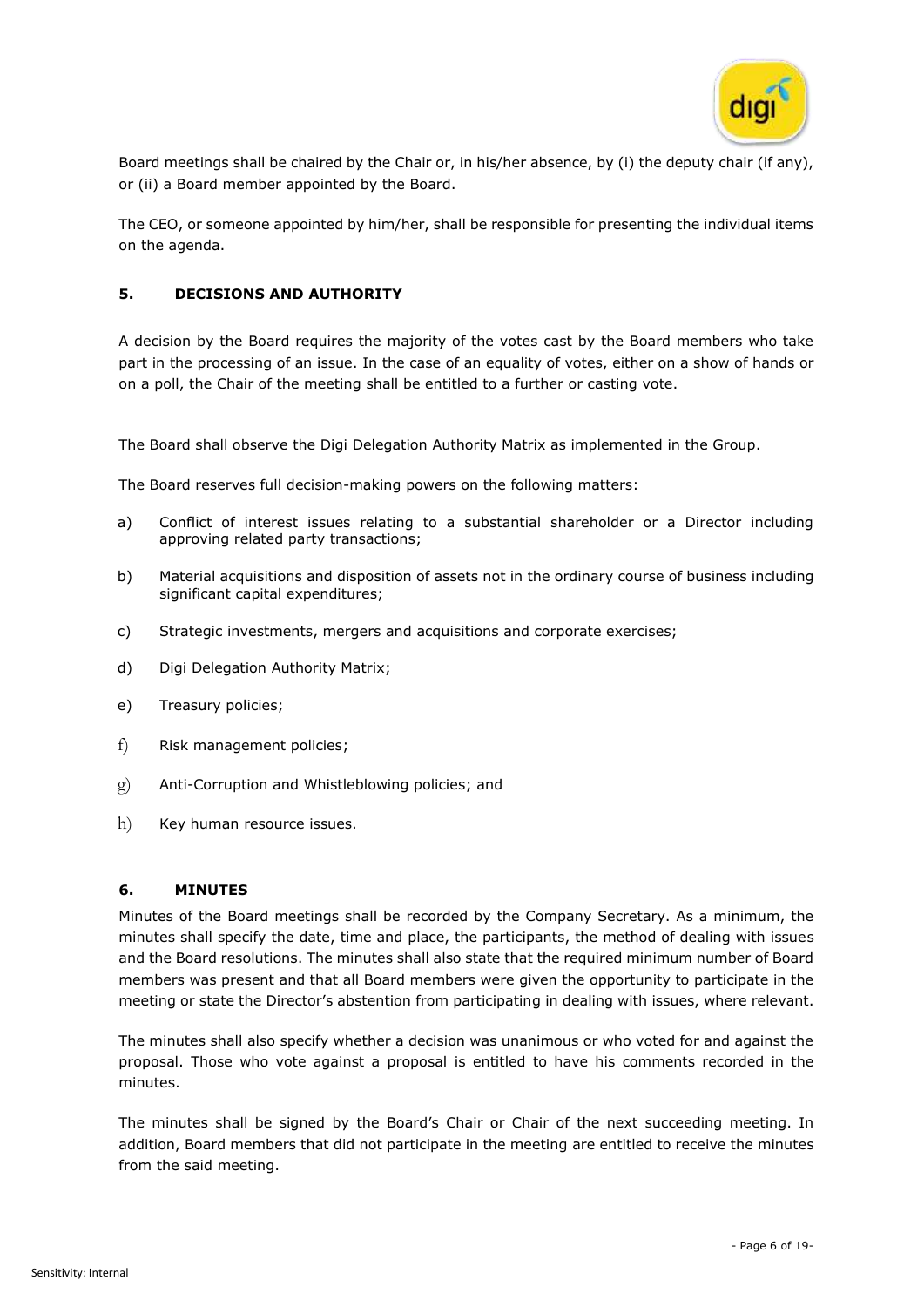

The Board should always consider if documentation referred to in the minutes is to be appended to the minutes.

All Board minutes shall be in English or include a full English translation.

The minutes of meetings shall accurately record deliberation, the views of individual Board members and decisions taken. If, on any matter discussed at a Board meeting, any Director holds views contrary to those of the other Directors, the Board minutes will clearly reflect this.

The draft minutes shall be sent to the Board for review and comments as soon as possible after the meeting took place. The Board minutes shall be confirmed, approved and signed at the following Board meeting.

Minutes of each Board meeting are kept at the registered office of the Company and are available for inspection by any Director during office hours. Any request by Management or other persons to inspect the minutes shall be subject to the approval of the Chair.

# 7. **MATTERS RESERVED FOR THE BOARD**

The Board is responsible for the stewardship of the Group's business and affairs, setting the Group's long-term strategic direction taking into account sustainability and stakeholders' interest, approving and adopting strategic plan, safeguarding the proper organisation of the business and overseeing the management of its day-to-day operations with the objective of creating long-term shareholders' value.

The Board shall approve the Group's core principles and ethical standards as outlined in the Code of Conduct that form the basis on how value is created in the Group.

The Board shall at all times ensure that it has updated information and overview of any issue which either individually or collectively may have a significant impact on the business of the Group, such as, but not limited to, issues within objectives and strategies, operations and finances, and organisation and employees.

The authority to decide on issues which are unusual for, or of major significance to the Group lies with the Board and may only be delegated to the CEO on a case by case basis.

The Board shall ensure that the Company observes its duties as a listed company, including any stock exchange or similar requirement, as well as any requirements set in Governmental licenses. The Board shall ensure that all shareholders are treated equally, unless there is a legitimate reason to do otherwise.

#### **a. Good Corporate Governance**

The Board is committed to adhering to the guidelines stated in the MCCG and the generally accepted principles for the governance and effective control of the Group's activities (corporate governance). Furthermore, the Board shall observe such standards in its own work and decision making.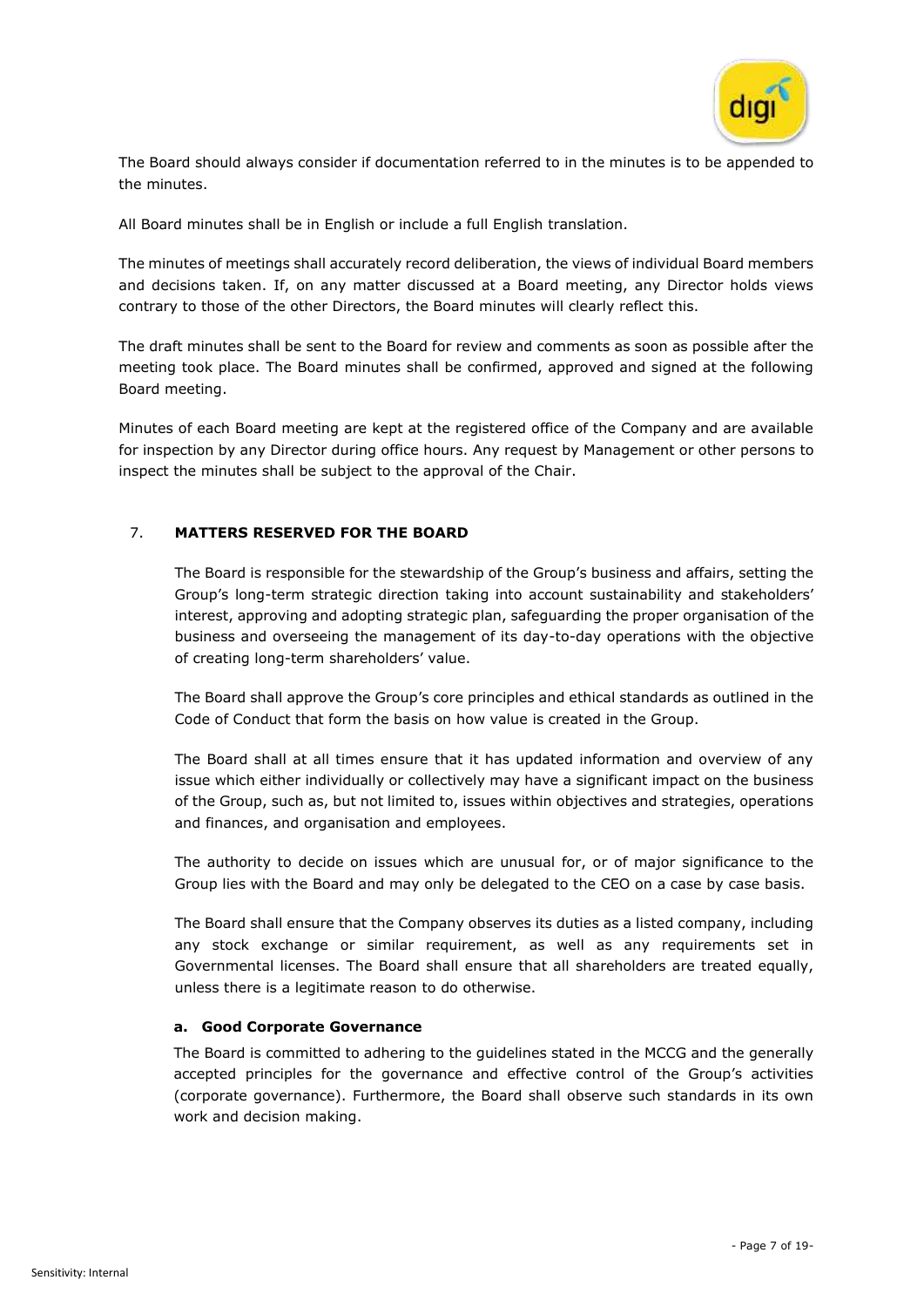

# **b. Adoption, implementation and monitoring of Governing Documents**

The CEO shall prepare a proposal for the Corporate Governing Documents for the Board to adopt. The Board shall further ensure the implementation of the governing documents and procedures that secure adequate governance in the Group and in all subsidiaries controlled and governed directly or indirectly by the Group **(Group Governing Documents)**.

The Board shall ensure that the CEO reports on the status of implementation of the Group Governing Documents in accordance with the Yearly Meeting Plan.

# **c. Digi Policies**

The Board shall approve policies to ensure compliance with relevant laws, rules and regulations. Policies shall receive a first reading by the Board and at a subsequent Board meeting shall be submitted for approval. Policies shall become effective within 30 calendar days after approval unless otherwise indicated by the Board. Policies shall be available and posted in the Governance portal prior to the effective date.

The Management shall authorise the development of manuals or Standard Operating Procedures to implement policies as appropriate. In the absence of an approved policy, the CEO is authorised to make decisions in the best interest of the Board. In this event, the Management shall submit recommendations for a new or revised policy within three (3) months to the Board.

# **d. Specific Focus Areas**

Without limitation to the generality of the requirements in this Section **Error! Reference source not found.**, the following specific areas shall be the subject of particular attention from the Board:

# i. Strategic Plan, Operations and Finances

The Board shall approve and supervise targets and strategy plans and any deviations from these.

The Board shall remain informed of ongoing operations, including the Company's subsidiaries, via reports on operating and financial conditions, and approve the financial statements. The Board shall have adequate oversight of Internal Control over Financial Reporting (ICFR) to ensure that these controls adhere to the objectives set for the Group, and are compliant with legal requirements and Group Governing Documents.

The Board shall implement necessary controls for the Company's financial statements and administration of funds.

The Board shall approve the dividend policy and consider the solvency test when paying dividends. The Company is regarded as solvent if it is able to pay its debts as and when the debts become due within 12 months immediately after the distribution is made.

# ii. Company's Auditors

The Board has established formal and transparent arrangements for considering how financial reporting and internal control principles will be applied and for maintaining an appropriate relationship with the Company's auditors through the ARC.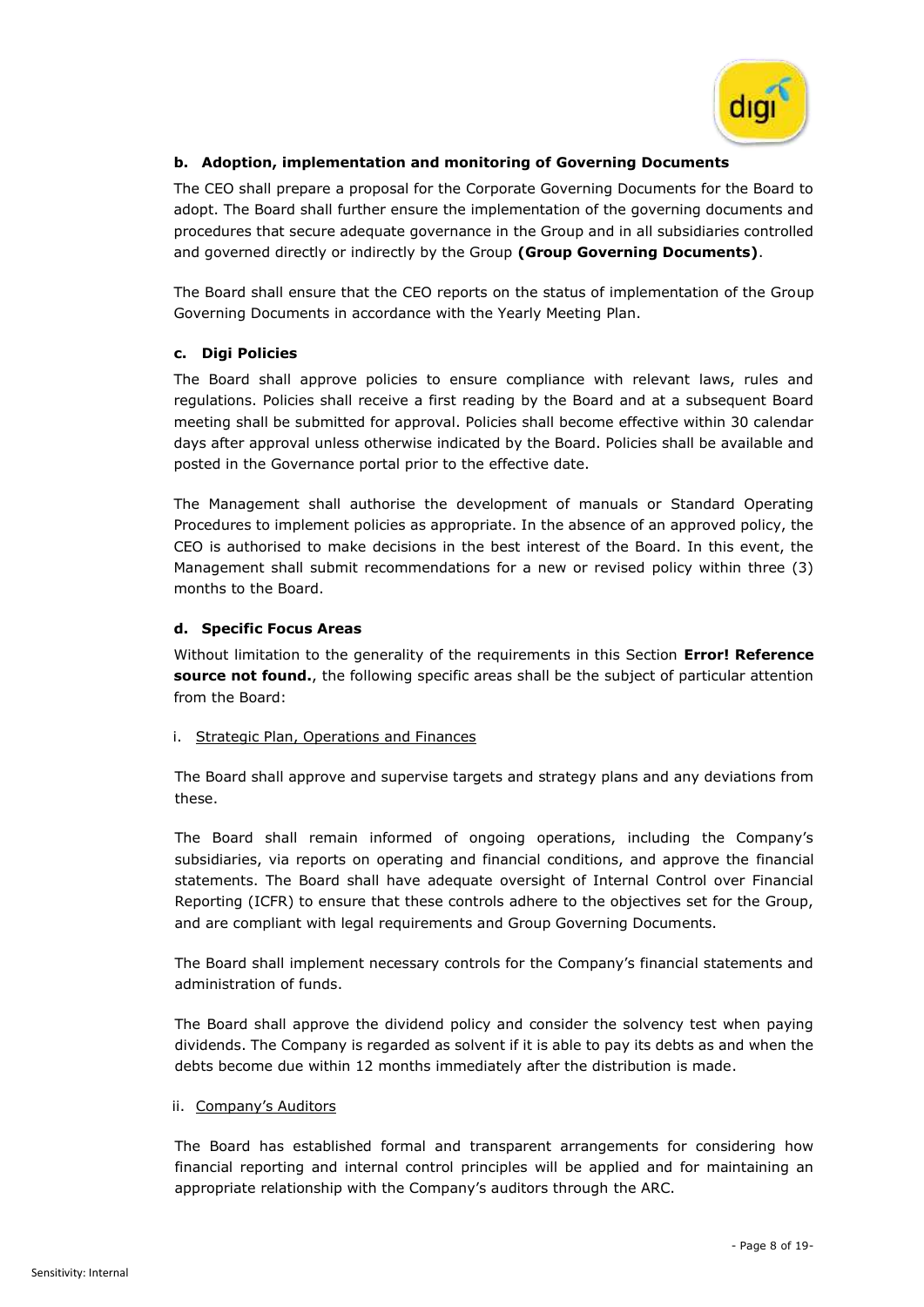

The ARC also keeps under review the scope and results of the audit, its cost effectiveness, and the independence and objectivity of the Company auditors. The ARC ensures that the Company's auditors do not supply a substantial volume of non-audit services to the Company.

### iii. Control of Business Operation

The Board shall oversee the overall organisation of the Company's and its subsidiaries' (if any) operations. The Board shall remain informed of any condition that may have important impact on the operational activities, such as key market trends and conditions as well as customer relations.

#### iv. Risk Management

The Board shall ensure that the total process of risk management and internal controls activities are embedded in all aspects of the Group's activities to pro-actively identify measure and deal with critical business risks related to the Group. All strategic, operational (financial and non-financial), corruption and legal risks of importance shall be taken into consideration.

The Board shall adopt a structured approach towards risk identification when dealing with the annual strategy planning to ensure that risk is an integral and explicit part of the strategy discussions, which the business is exposed, both internally and externally.

The Board shall oversee that the Management aligns its decision making to the level of risk identified. As a minimum, the Board shall require that the Management to prepare and present an annual risk report outlining key risks, risk ownership and how identified risk has been and will be responded to. In addition, the Board shall keep itself updated on significant risks faced by the organisation by requiring that Management reports on any material risks at each Board meeting.

The Board shall ensure the Group's system of internal controls and risk management policies are reviewed on a regular basis by the ARC.

#### v. Related Party Transactions

The Board shall observe all relevant applicable laws on Related Party Transactions, and at all times ensure that agreements entered into between the Group and its major shareholder, a director or person connected with such director or major shareholder (Related Party Transactions), are made in writing and conducted on an arm's length basis, i.e. the transaction shall be made on the same conditions, including price, as if the transaction was between unrelated parties. The wording "Transaction" comprises all agreements, but also includes all other kind of legal dispositions and arrangements.

The ARC is delegated to review Related Party Transactions and mandate for Recurrent Related Party Transactions to ensure compliance with applicable law and recommend any material related party transaction to the Board or Shareholders for approval in a resolution based on the threshold limit prescribed in the applicable law.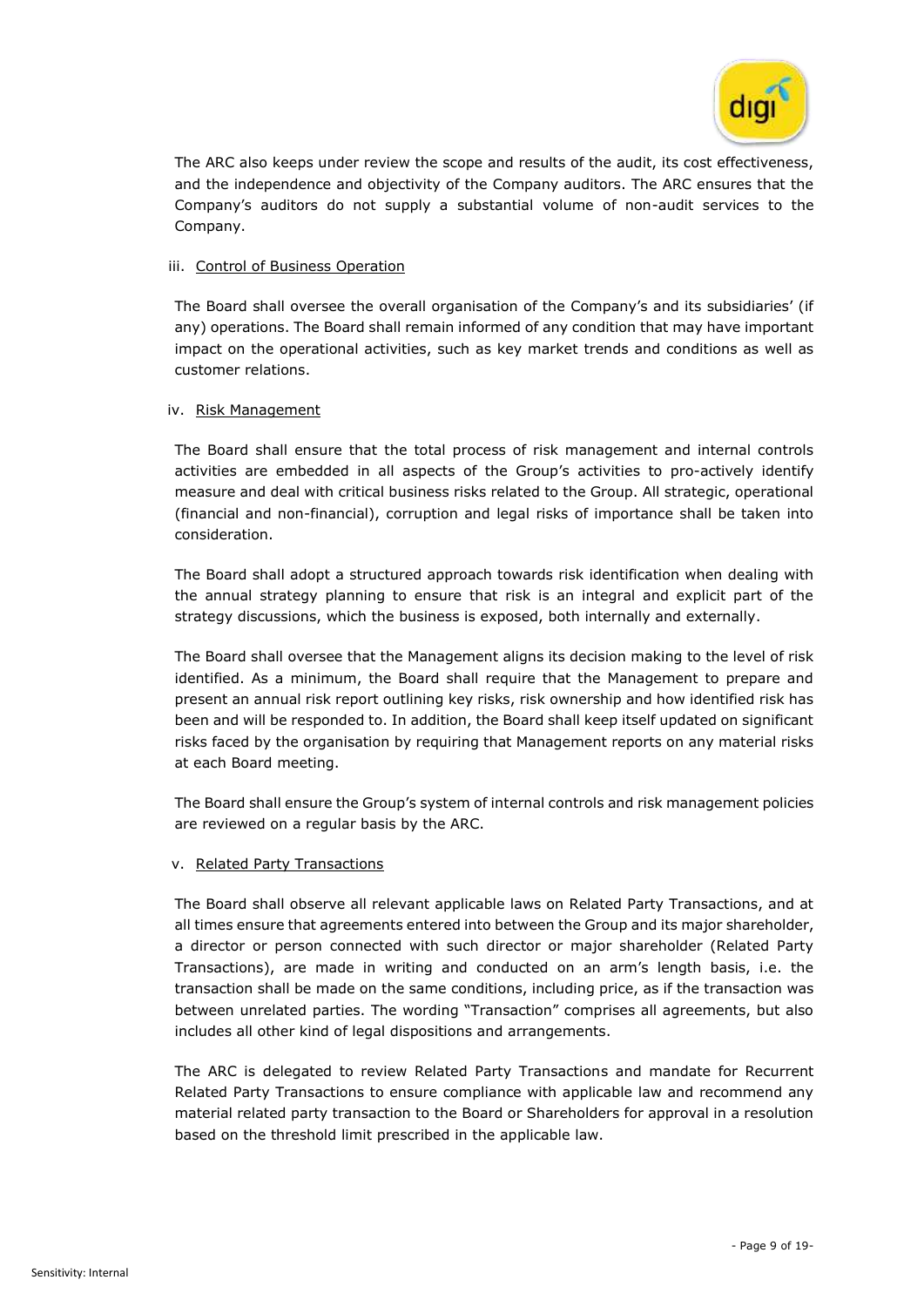

The Board shall ensure that the Group keep records of all Related Party Transactions, and that the ARC receives a report of all Related Party Transactions at each committee meeting, if applicable.

#### vi. Insider Trading

The Board shall ensure that the Company observes all applicable insider trading legislation, including the duties of confidentiality, insider list and prohibitions against trading.

The members of the Board shall notify the market of any trades in the Company's shares as required by applicable law.

### vii. Shareholders' Communication and Preparation of Shareholders Meetings

The Board shall prepare issues to be dealt with at shareholders' meetings and use the shareholders' meeting to communicate with investors and encourage their participation.

The Board acknowledges the need for shareholders to be informed of all material business matters affecting the Group and shall ensure that the Company has in place a policy to enable effective communication with its shareholders and other stakeholders.

#### viii.Board Appointments

The appointment of a new Director is a matter for consideration and decision by the full Board upon appropriate recommendation from the Nomination Committee (NC). Further, in identifying candidates for appointment of Directors, the Board does not solely rely on recommendations from existing Board members, Management or major shareholders. The Board utilises a variety of independent sources to identify suitably qualified candidates.

The qualifications for Board membership are, amongst others, the following:

- a) The ability to make informed business decisions and recommendations;
- b) An entrepreneurial talent for contributing to the creation of shareholders' value;
- c) Relevant experience in regional and/or international markets;
- d) Education and experience that provides knowledge of business, financial, governmental or legal matters that are relevant to the Group's business or to its status as a publicly owned company;
- e) Ability to ask probing operational related questions, and exhibit high ethical standards and sound practical sense;
- f) Sufficient available time to be able to fulfil his/her responsibilities as a member of the Board and any of the Committees to which he/she may be appointed; and
- g) Total commitment to furthering the interests of shareholders and the achievement of the Group's goals.

The NC will annually review the required mix of skills, experience and other requisite qualities of Directors and undertake an annual assessment of the effectiveness of the Board as a whole, its Committees and the contribution of each individual Director.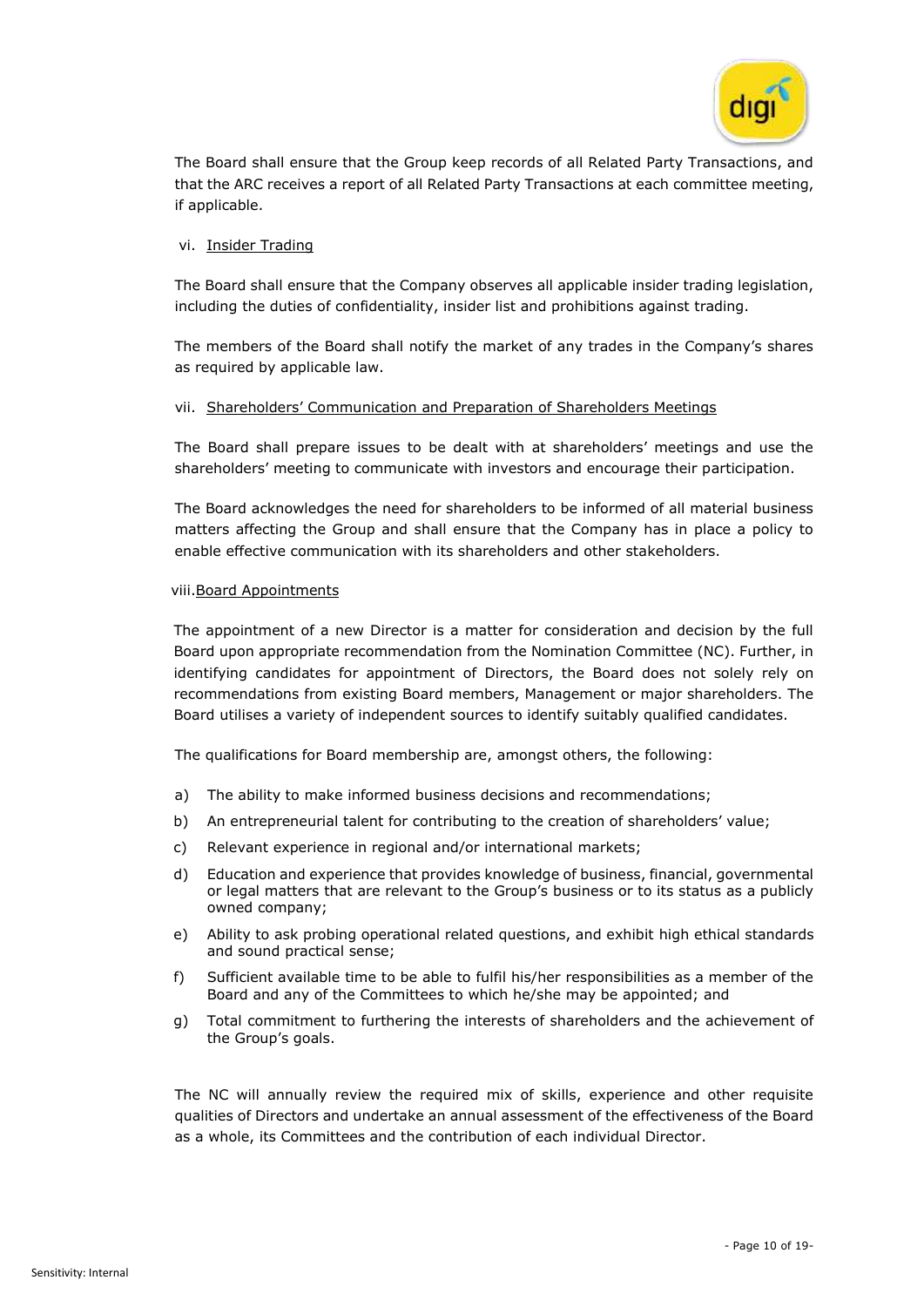

#### ix. Tenure of Directors

The tenure of an Independent Director should not exceed a cumulative term of nine (9) years. Upon completion of the 9 years, an Independent Director may continue to serve on the Board subject to the Director's re-designation as a Non-Independent Director. The Board may, in exceptional cases, subject to the assessment of the Nomination Committee on an annual basis, recommend and subject to valid justifications and obtaining shareholders' approval, retain an Independent Director who has served a cumulative term of nine (9) years as independent Director of the Company.

Further the term of office of Board members shall be organised in a manner that ensures there is a smooth transition. The Board shall undertake an assessment of its Independent Directors annually.

#### x. Succession Planning

The Board should ensure that succession planning programmes are in place for the orderly succession of the CEO and senior management.

#### xi. Directors' Remuneration

The Group aims to set remuneration at levels which are sufficient to attract and retain the Directors needed to run the Group successfully, taking into consideration all relevant factors including the function, workload and responsibilities involved, but without paying more than is necessary to achieve this goal.

In fixing the remuneration to be paid to Directors who are not employees of Telenor serving on the Board and on Board Committees, the Board will consider the following:

- a) The compensation that is paid to Directors of other companies which are comparable in size to the Group.
- b) The amount of time it is likely Directors will be required to devote in preparing for and attending meetings of the Board and the Committees on which they serve.
- c) The success of the Group (which may be reflected in compensation related to the price of the Company's shares).
- d) If a Committee on which a Director serves/undertakes a special assignment, the importance of that special assignment to the Group and its shareholders.
- e) The risks involved in serving as a Director and a member of Board Committees.

#### xii. CEO, CFO, Employees and Independent Non-Executive Directors

The Board shall appoint or dismiss the Company's CEO and CFO. The Board shall set the CEO's terms of employment. However, the employment terms for the CFO and/or other members of the senior management are delegated to the CEO as per Digi Delegation Authority Matrix.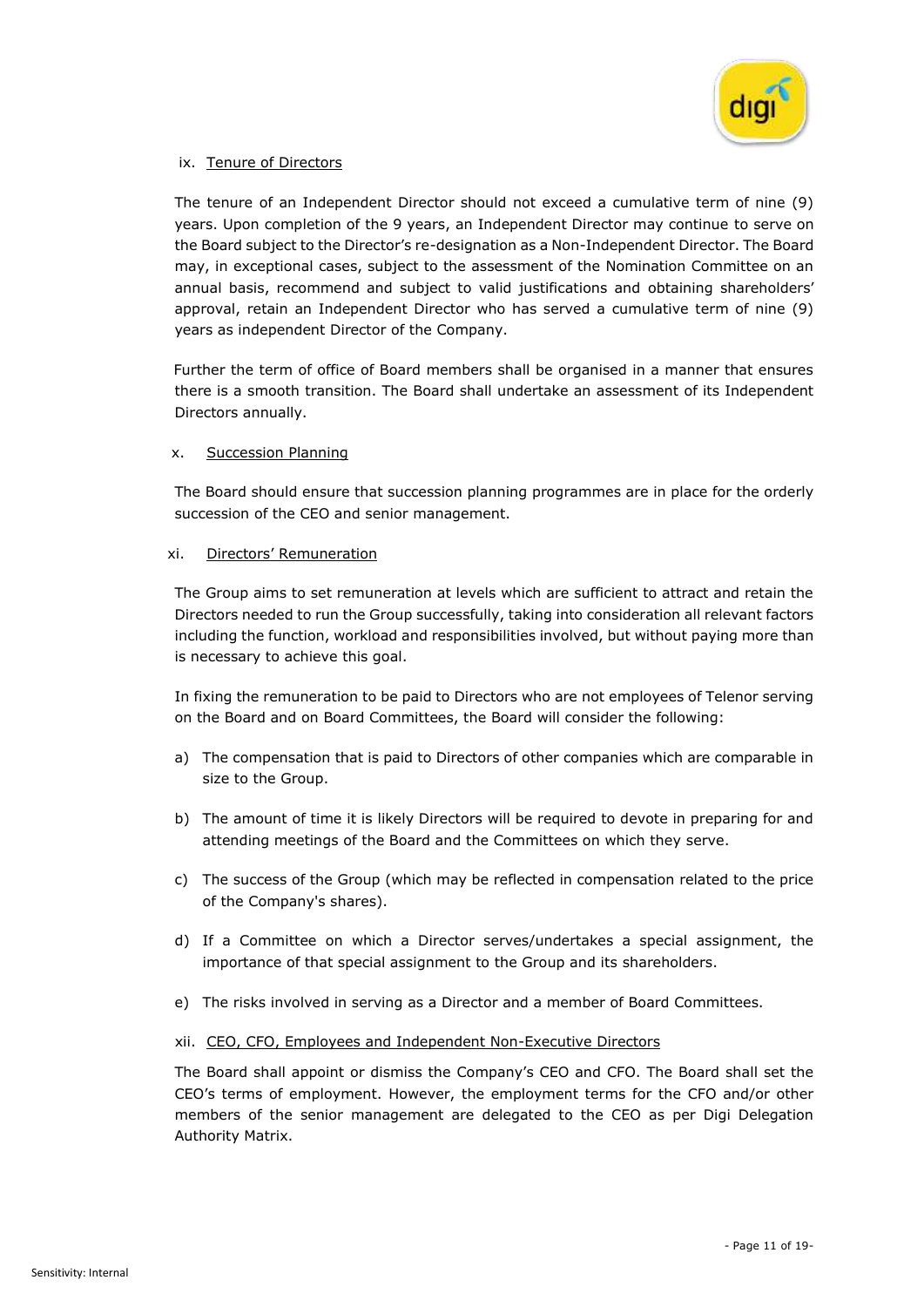

The Board shall devise rules of procedure for the CEO position in accordance with the template for CEO's charter.

The Board shall oversee and undertake an annual evaluation of the CEO's execution of his/her duties.

An Independent Non-Executive Director is not an Executive Director of the Company, and/or its subsidiaries or any related corporation of the Company is considered an individual who is independent of management and free from any business or other relationship which could interfere with the exercise of independent judgement or the ability to act in the best interests of the Group and has not within the last three (3) years been engaged in any transaction with the Company or any related corporation of the Company under such circumstances as prescribed by the MMLR or is not presently a partner, director or major shareholder, as the case may be of a firm or corporation (other than subsidiaries of the Company) which has engaged in any transaction with the Company or any related corporation of the Group under such circumstances as prescribed by theMMLR.

The Board shall determine the remuneration of the Independent Non-Executive Directors with the Director concerned abstaining from deliberation and voting on decision in respect of his/her individual remuneration.

The Board shall establish conditions, costs and the risk situation in the Company's pension and personal insurance schemes, if any, in accordance with Group Governing Documents.

#### xiii. Internal Audit

The Board has overall responsibility in maintaining a system of internal controls, which provides reasonable assurance of effective and efficient operations, and compliance with laws and regulations as well as with internal policies and procedures.

The Group has a well-resourced internal audit function, which critically reviews all aspects of the Group's activities and its internal controls. Comprehensive audits of the practices, procedures, expenditure and internal controls of all business and support units and subsidiaries are undertaken on a regular basis. The Head of Internal Audit has direct access to the Board through the ARC.

The Board shall each year review the proposal for an internal audit plan and monitor the performance of the plan for the previous year. Each quarter, as a minimum, the Board shall receive a summary of any *"Critical" (Red)* and *"Needs Significant Improvement" (Orange)* audit reports as well as a summary of the implementation status of agreed Management actions, highlighting long outstanding or critical deviations. The internal auditor shall be independent of the ordinary business of the Company and report directly to the ARC.

#### xv. Reported concerns and Investigations

The Board shall at each Board meeting receive an update on any material investigations currently in progress or completed since the previous meeting. Each quarter, as a minimum, the Board shall receive an overview of reported incidents for the current previous year and their categorisation. In the first meeting of a year, the Board shall receive an overview of reported incidents for the previous year.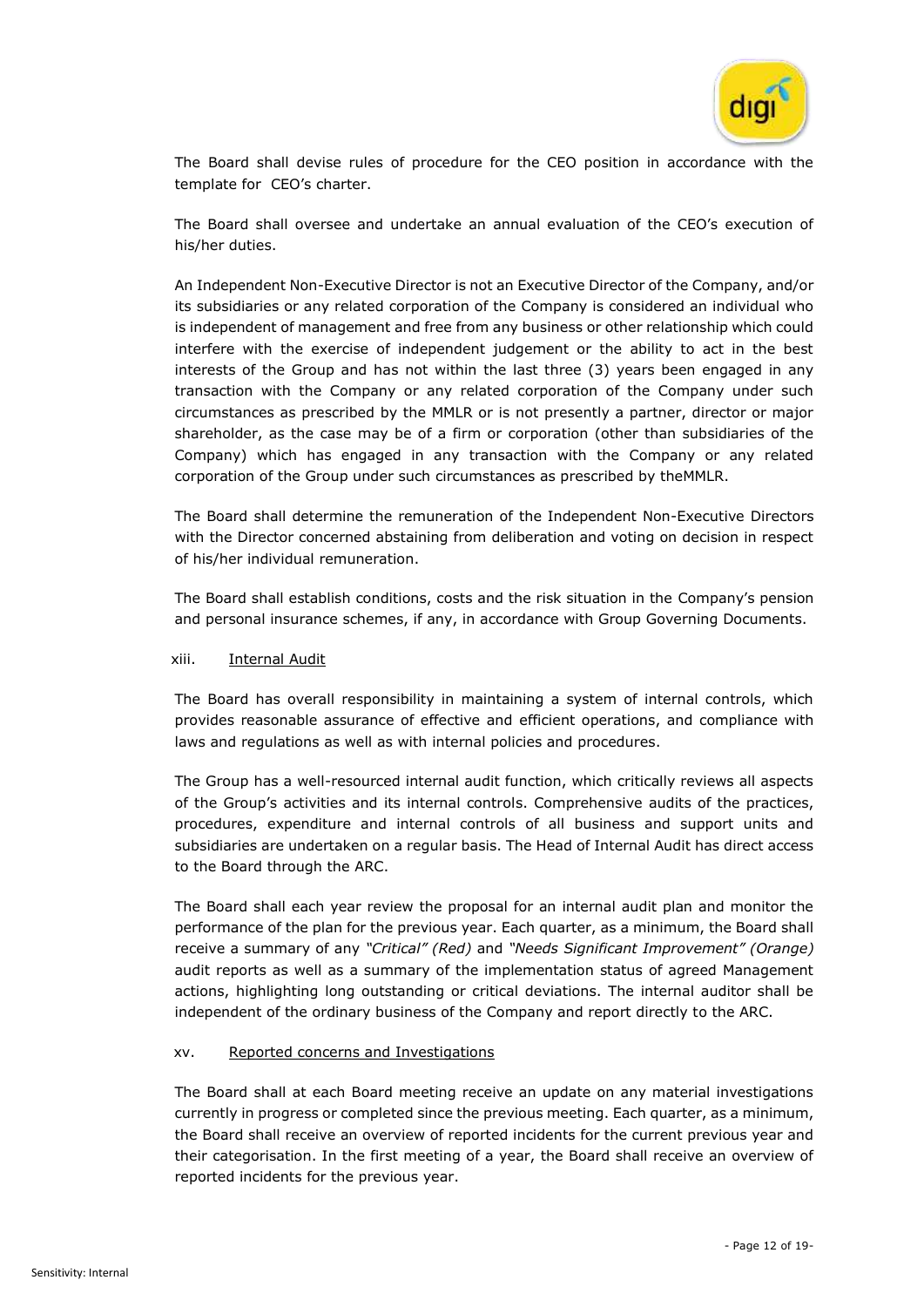

#### xvi. Compliance Risks

The Board shall keep itself informed of the Group's compliance risks and shall ensure that the Group has adequate procedure to minimum such risks and to resolve established compliance incident.

#### xvii. Business security risks

The Board shall oversee that business security risks are managed proportionally and effectively to ensure protection of information and other assets. As a minimum, the Board shall request that Management presents a report once a year with an overview of the business security strategy, the business security risk picture and all mitigating activities put in action.

### xviii. Health and Safety & Personnel Security

The Board shall oversee that the Group have adequate procedures to ensure a proactive OHS&S culture for securing the Health, Safety and Personnel Security for the employees. The Board shall request that Management reports on a quarterly basis on Fatalities, Lost Time Injury Frequency, Sickness Absence Frequency, serious near miss incidents and possible changes to HS&S risk picture for the coming period. In addition, the Board shall, once a year, get a presentation of the yearly HS&S management system review.

### xix. Supply Chain Sustainability

The Board shall oversee that the Group has acceptable resources and procedures to ensure that there is adequate control over all supply chain risks. The Board shall ensure that Management prepares and presents a report at least twice a year setting out key highlights of the supply chain sustainability activities and major incidents. The report must also highlight any current or foreseen challenges in this area.

#### xx. Corruption Risks

The Board shall ensure that the Group has adequate procedures in place to prevent Digi from being involved in corruption. The Board shall as a minimum require that the CEO conducts a yearly risk-based review of such corruption risk procedures and ensure that any weaknesses, if discovered, are remediated. The review shall be dealt with by the ARC and Board in their meeting respectively.

#### xxi. Diversity

The Board shall approve Digi's policies in relation to Board diversity, set and assess measurable objectives in relation to Board diversity.

#### xxii. Competition Law Compliance

The Board shall ensure that the Group has adequate procedures in place to prevent Digi from being involved in competition law infringements. The Board shall as a minimum ensure that the CEO conducts a yearly risk-based review of such procedures and ensure that any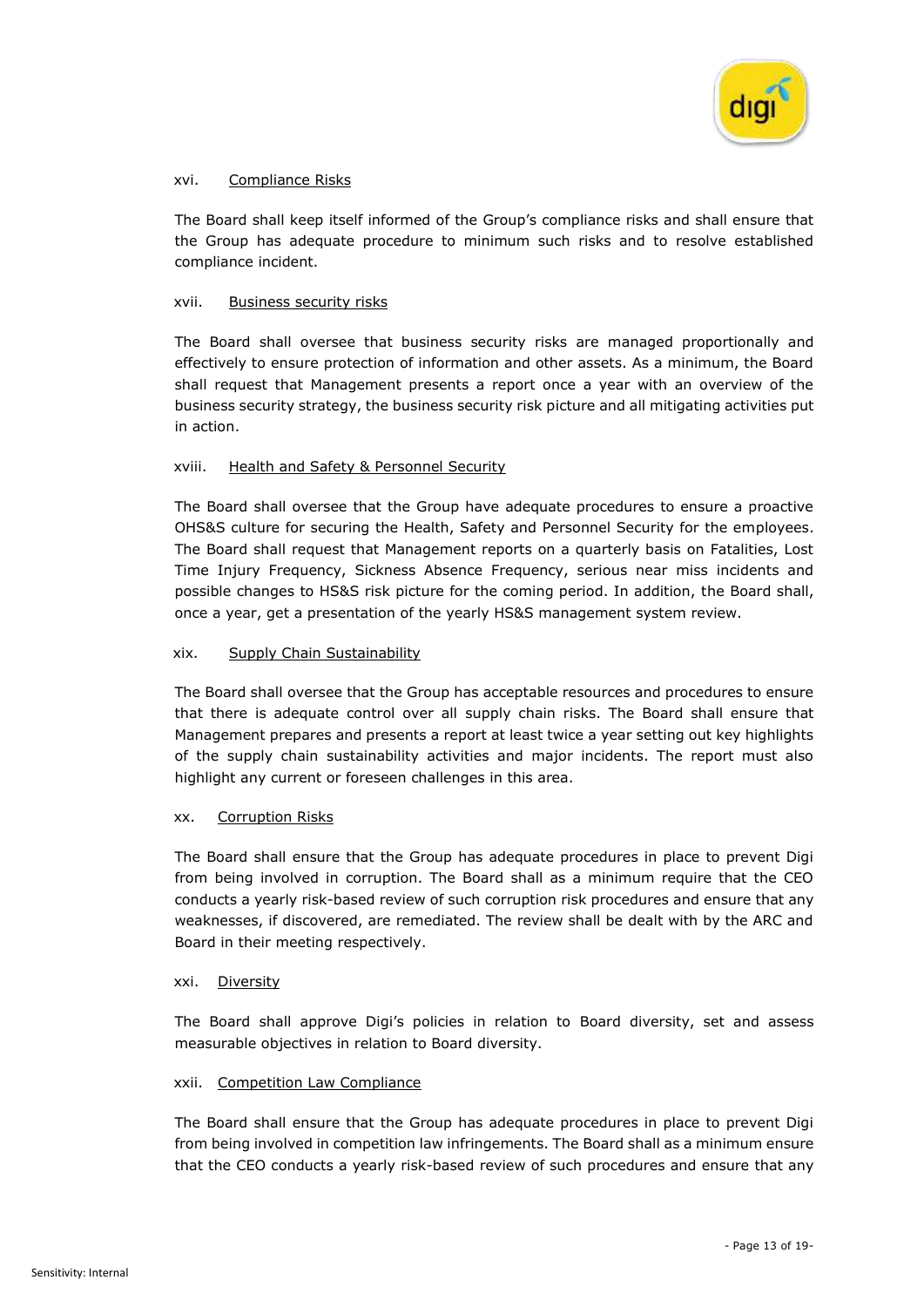

weaknesses, if discovered, are remediated. The review shall be dealt with by the Board in a Board meeting.

#### xxiii. Board Evaluation

The Board shall carry out an annual self-evaluation and/or peer evaluation on the effectiveness of the Board as a whole, of each individual Director and the different Committees established by the Board. The NC is delegated the responsibility to perform the Board evaluation and report the results to the Board.

The Board may engage independent experts periodically to facilitate objective and candid Board evaluation.

#### xxiv. Access to Information and Advice

All Directors should have equal access to all Company information and Management within the Group, whether collectively as a Board or in their individual capacity, to assist in the discharge of their duties and responsiblities as Directors of the Company. Management shall supply accurate and complete information to the Board in a timely manner to enable the Board to discharge its duties effectively.

The Board may initiate the investigations or seek professional advice it considers to be necessary in order to carry out its administrative and supervisory tasks. The Board shall also initiate the necessary investigations that may be required by one or more board members. The cost of the investigation or professional advice sought in connection therewith shall be reimbursed by the Company but the Board member(s) will ensure, so far as practicable, that the cost is reasonable.

All directors have access to the advice and services of the Company Secretary.

In addition, the following matters shall also be reserved for decision by the Board, supported by any recommendation as may be made from time to time by the Committees of the Board (as appropriate):

- 7.1. Financial Reporting
	- i. the Board aims to present a clear and balanced assessment of the Group's financial position and future prospects that extends to the annual and quarterly reports.
	- ii. the Board ensures that the annual and interim financial statements are prepared so as to give a true and fair view of the current financial status of the Group in accordance with the approved accounting standards.
	- iii. the final annual financial statements and integrated annual report shall be examined by the auditors and, reviewed and approved by the Board at the Board meeting.
	- iv. the Board shall ensure that at least twice a year, the Audit and Risk Committee (ARC) shall meet the Company's auditors without the presence of the Company's Management.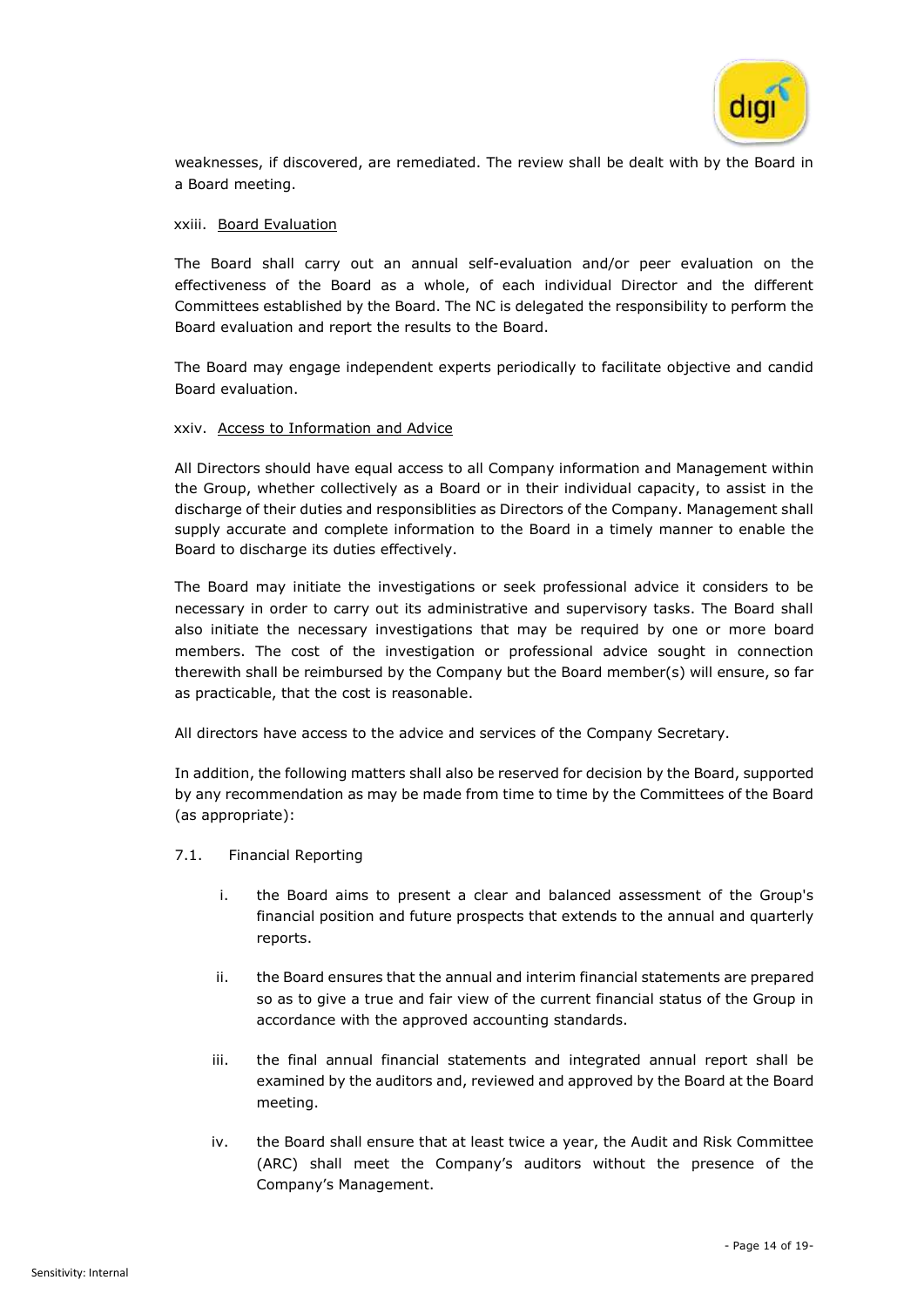

- v. the adoption of any significant change or departure in the accounting policies and practices of the Group;
- vi. the raising of incremental borrowing facilities involving substantial amounts;
- vii. the approval of the strategy, business plans and annual budgets and of any subsequent material changes in strategic direction or material deviations in business plans;
- viii. the approval of the annual financial statements and quarterly reports, the valuation of unlisted investments, the declaration of dividends and the forfeiture of unclaimed dividends; and
- ix. the recommendation to shareholders of any increase, reduction or alteration to the share capital of the Company and the allotment, issue or other disposal of shares of the Company (except for shares allotted under any employee share option scheme).
- 7.2 Statutory and Administrative
	- i. recommending amendments to the M&A of the Company;
	- ii. the appointment, removal or replacement of the external auditors of the Company;
	- iii. the frequency of meetings of the Board;
	- iv. the convening of general meetings of shareholders of the Company;
	- v. the approval of proxy forms for annual and general meetings of the shareholders of the Company;
	- vi. the formulation of recommended policies in relation to industrial relations;
	- vii. the prosecution, defence or settlement of legal or arbitration proceedings where material and except in the ordinary course of business;
	- viii. the appointment, removal or replacement of a Company Secretary;
	- ix. the variation of the rights attaching to shares where such powers are vested in the Board; and
	- x. the formulation and amendments of the Company's Board Charter, CEO Charter, Codes of Conduct and policies.
- 7.3 Regulatory
	- i. the approval of the terms and conditions of the Company's rights issues, public offers, capital issues or issues of convertible securities including shares or convertible securities issued for acquisitions;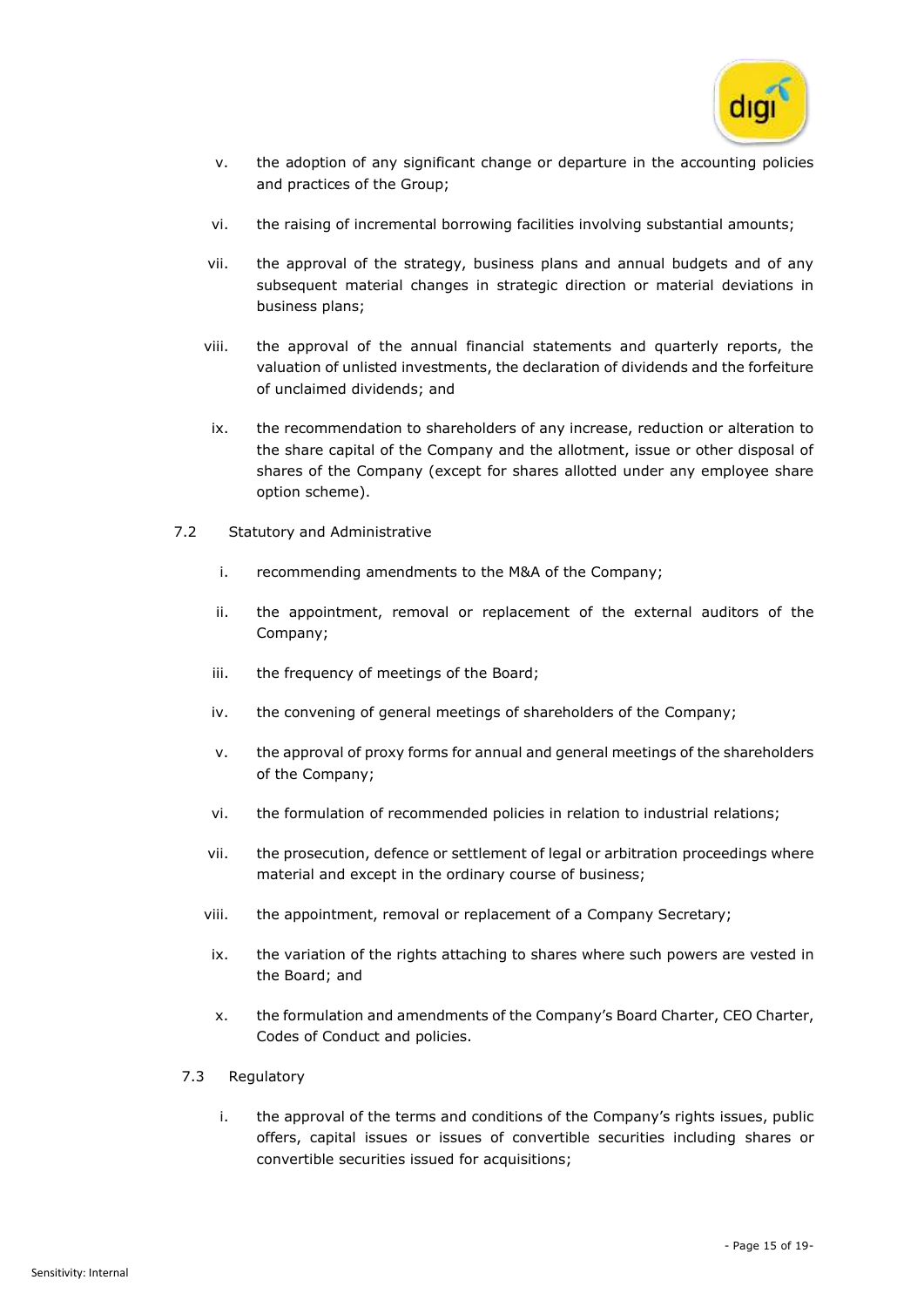

- ii. the approval and authority to issue circulars to the shareholders of the Company;
- iii. the approval of and authority to issue prospectuses, listing particulars, rights offers or takeover or merger documents;
- iv. recommending to the shareholders that they approve any ordinary or special resolutions in respect of the Company;
- v. recommending that the shareholders take a particular course of action proposed by the Board;
- vi. any decision to list the Company's shares on any stock exchange or to terminate any such listing; and
- vii. recommending to the shareholders on the continuity in office of an Independent Non-Executive Director who had served the Company on a cumulative term of nine (9) years and not exceeding twelve (12) years.
- 7.4 Manpower
	- i. appointments to and removals from the Board including the appointment of the Non-Independent Non-Executive Chair, CEO, Non-Independent Non-Executive Directors and Independent Non-Executive Directors and the approval on the nomination of alternate directors (if any) as recommended by the Nomination Committee;
	- ii. the appointment of, terms of reference and changes in the composition of the Committees of the Board as are established from time to time;
	- iii. any increase of the Independent Non-Executive Directors' retainer fee as recommended by the Remuneration Committee;
	- iv. to recommend any employee share option scheme, the rules applicable to any such scheme and any amendments to such rules for submission to the shareholders of the Company for approval;
	- v. the formulation of recommended policies in relation to equal opportunity employment, human capital development, environment, sustainability, health and safety; and
	- vi. new directors appointed to the Board shall participate in the Mandatory Accreditation Programme (MAP) pursuant to the MMLR and undertake an induction programme facilitated by the Company Secretary to assist them in fulfilling their duties and responsibilities.
	- vii. the Company shall provide adequate training and orientation for new Directors with respect to the business structure and management of the Group as well as the expectations of the Board with regard to their contribution to the Board and Group.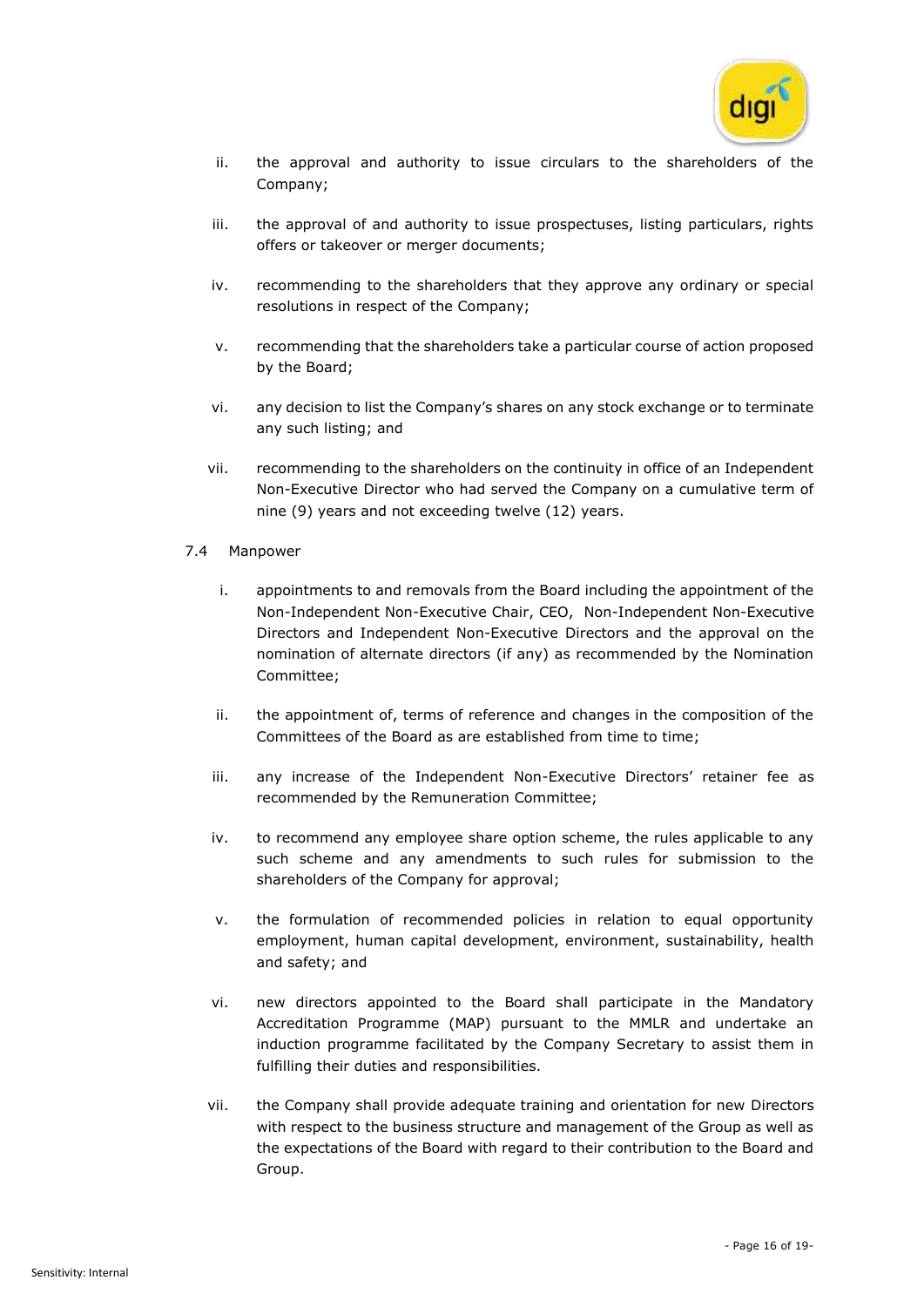

viii. the Directors are also expected to undertake any necessary professional education or training programme to enable them to discharge their duties and keep up to date with relevant issues.

### **8. DIVISION OF WORK BETWEEN THE BOARD AND CEO**

The CEO is responsible for the day-to-day management of the Group's operations and business, and shall adhere to the guidelines and instructions provided by the Board, including the rules of procedure for the CEO, and implementation of the Board's policies and decisions. The CEO's authority does not extend to matters outside the CEO's scope of the responsibilities pursuant to applicable law (i.e. matters of the Group that are unusual in nature or of major importance), this Charter or other instructions adopted or decisions made by the Board.

The CEO shall ensure that the Group's financial statements are in accordance with legislation and regulations and that the capital management is managed satisfactorily.

The Board can, at any given time, request the CEO to provide the Board with a detailed account of specific issues. This can also be requested by individual Board members.

As often as the Board deems it necessary, the CEO shall, either in writing or in a meeting, report to the Board on the Group's operation and its situation, as well as on the profit performance as determined by the Board and/or described in the rules of procedure for the CEO.

# **9. CHAIR OF THE BOARD AND CEO**

Digi aims to ensure a balance of power and authority between the Chair of the Board and the CEO with a clear division of responsibility between the running of the Board and the Group's business respectively. The position of Chair and CEO are separated and clearly defined.

The Board shall appoint one of its members to be Chair of Board in accordance with the M&A of the Company. The Chair is responsible to:

- Provide leadership for the Board, ensuring effectiveness on all aspects of its role, ensuring the Board plays a full and constructive part in determining the Group's strategies and policies and that the Board decisions taken are in the best interest and fairly reflect Board's consensus.
- Setting Board agenda alongside the CEO and the Company Secretary, ensuring adequate time is available for discussion of all agenda items and Board members receive complete and accurate information in a timely manner;
- Encourage active participation and allow dissenting views to be freely expressed, and promote a culture of openness in ensuring no one Director dominates the discussion;
- Manage the interface and act as the main conduit between the Board and Management;
- Lead the Board in establishing and monitoring good corporate governance practices in the Group;
- Ensure effective communication with shareholders;